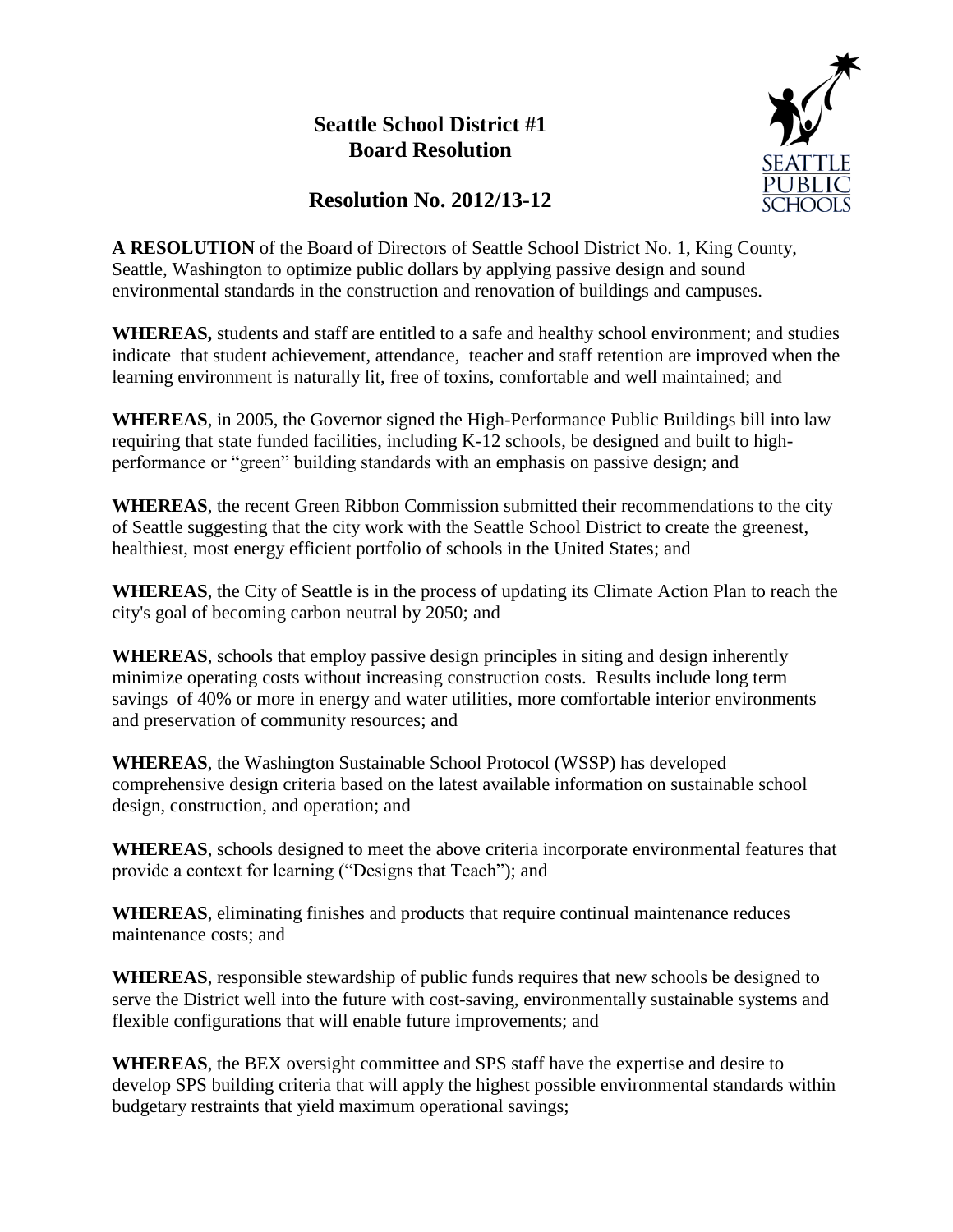## **NOW THEREFORE, BE IT**

**RESOLVED,** that the Seattle Public Schools Board recognizes the progress already made by the District's staff and design teams in applying sustainable design criteria to the District's school construction program; and be it further

**RESOLVED**, that the Board directs staff to expand this effort by developing SPS sustainable building criteria to ensure that every major capital project meets high environmental standards that reduce operating costs, without exceeding project budgets. The criteria should require application of passive design principles in the siting and interior configuration of new buildings. It should also include best practices such as low-footprint, flexible building systems, lowmaintenance and non-toxic materials, water conservation and catchment; and be it further

**RESOLVED**, that staff identify a minimum of two elementary schools, one K-8 and one middle school in BEX IV that will strive to meet the Living Building Challenge standard by applying principles that can be implemented within the project budget and construction schedule; and be it further

**RESOLVED**, that one community campus in BEX IV will be designed for maximum operational and programmatic efficiency of shared core facilities, within budget and schedule constraints. Core facilities include but are not limited to libraries, gyms, science labs, music rooms, performance spaces, food service and administrative offices; and be it further

**RESOLVED**, that project teams initiate all major capital projects with a charrette to develop a range of sustainable building strategies in concert with the SPS building criteria. These charrettes will include District representatives for design, maintenance and operations, its design and construction consultants, and end users-- including site administration and community members. Designated site administrators will be integrally involved through out the design and construction timeline; and be it further

**RESOLVED** that educational opportunities around sustainable design, construction and efficient operational practices be emphasized and operating costs be minimized by creating visual teaching points in facilities to support green policies and practices; and be it further

**RESOLVED** that in the course of each project the District emphasize native and draught resistant plants and landscaping, and investigate cost-effective opportunities for day lighting streams, restoring predevelopment habitats and other natural resources that would promote environmental science studies; and be it further

**RESOLVED** that the District apply its sustainable building criteria when making improvements and addressing maintenance backlogs in existing buildings; and be it further

**RESOLVED** that in order to align Seattle Public Schools with State, local and regional environmental goals and mandates, the District will pursue outside funding partners and leverage available incentive programs in the greater Puget Sound corporate community when SPS funding is not available.